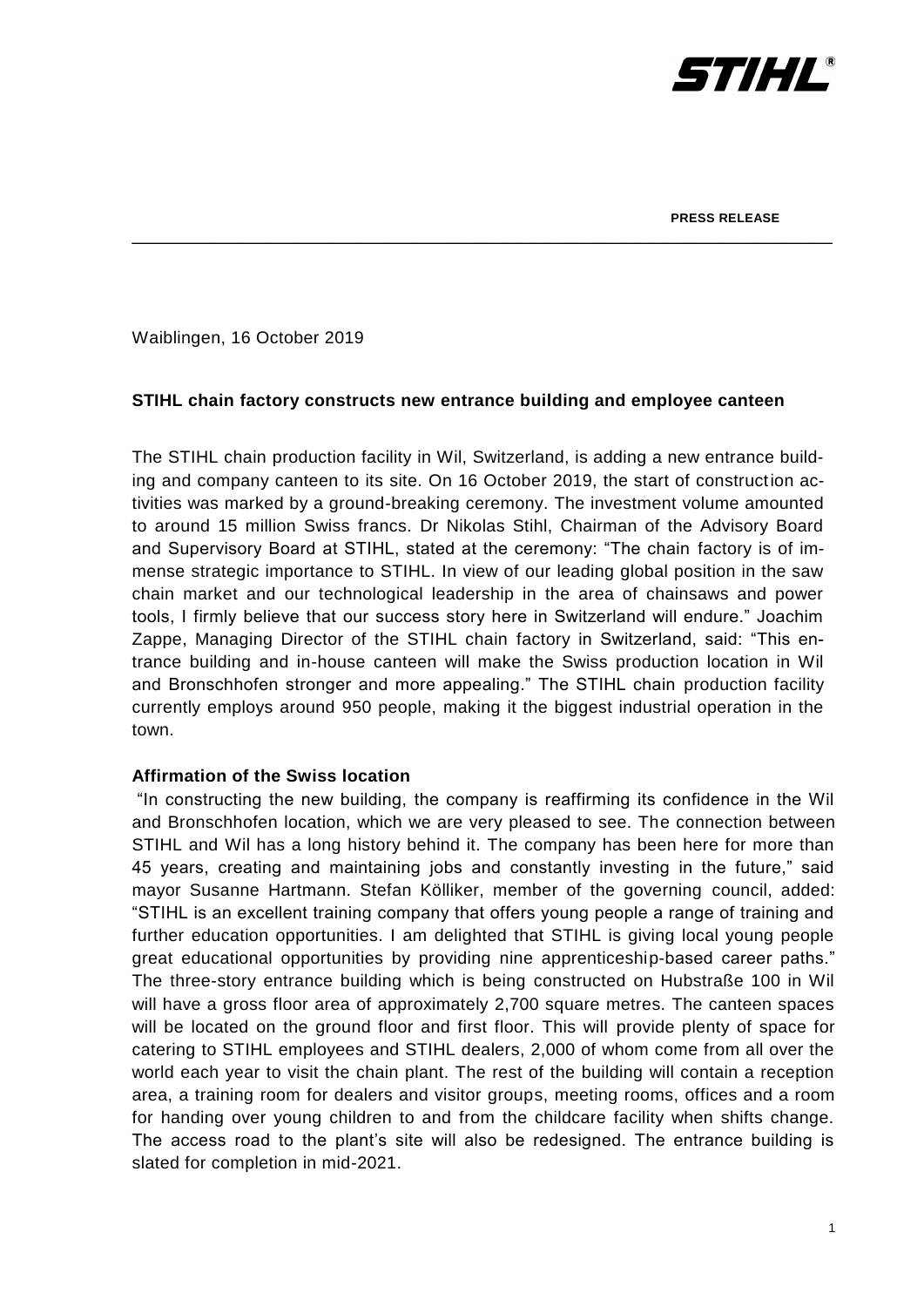

# **Energy-efficient new building**

In recent years, the STIHL chain plant has implemented an array of environmental protection measures and increased energy efficiency. These include heat recovery from compressors, the use of geothermal energy and improved insulation. These optimisations also have positive effects on the new entrance building. The new building will be connected to the production building's heating system, which will make it possible to use waste heat from the production facilities as a source of energy. This means there is no need for an additional boiler. "This enables us to operate the new building in a highly energy-efficient way," Joachim Zappe said.

\_\_\_\_\_\_\_\_\_\_\_\_\_\_\_\_\_\_\_\_\_\_\_\_\_\_\_\_\_\_\_\_\_\_\_\_\_\_\_\_\_\_\_\_\_\_\_\_\_\_\_\_\_\_\_\_\_\_\_\_\_\_\_\_\_\_\_\_\_\_\_

## **STIHL saw chain production as a success factor**

The STIHL chain factory has been part of STIHL's global manufacturing network for 45 years. The saw chains are exported to 160 countries around the world. Steadily growing demand has led to the constant expansion of the Swiss location in recent years. In 2008, for example, a second chain plant was established in Bronschhofen. It has since been expanded to cover 10,000 square metres. In 2013, a new logistics building was constructed on the site, and employees have had their own multi-storey car park since early 2018. The STIHL chain plant was founded in 1945, and initially employed six workers. Now, around 950 employees work in the STIHL chain plants in Wil and Bronschhofen. STIHL is currently the only chainsaw manufacturer in the world that develops and produces a range of saw chains in-house in addition to producing the powerhead and guide bars.

### **Company Portrait**

The STIHL Group develops, manufactures and distributes power tools for professional forestry and agriculture as well as for garden and landscape maintenance, the construction sector and private garden owners. Digital solutions and services complement the product range. The products are sold to end users through STIHL-authorised servicing dealers. The STIHL Group's sales network consists of 38 STIHLowned sales and marketing companies, approximately 120 importers and more than 50,000 independent, STIHL-authorized dealers in over 160 countries. STIHL produces in own plants in seven countries: Germany, USA, Brazil, Switzerland, Austria, China and in the Philippines. Since 1971 STIHL has been the world's top-selling chain saw brand. The company was founded in 1926 and is based in Waiblingen near Stuttgart. In 2018, STIHL achieved a worldwide sales volume of 3.78 billion euros with a workforce of 17,122.

This press release and pictures are available for downloading from the STIHL website at<http://www.stihl.com/daily-pressbusiness-press.aspx>